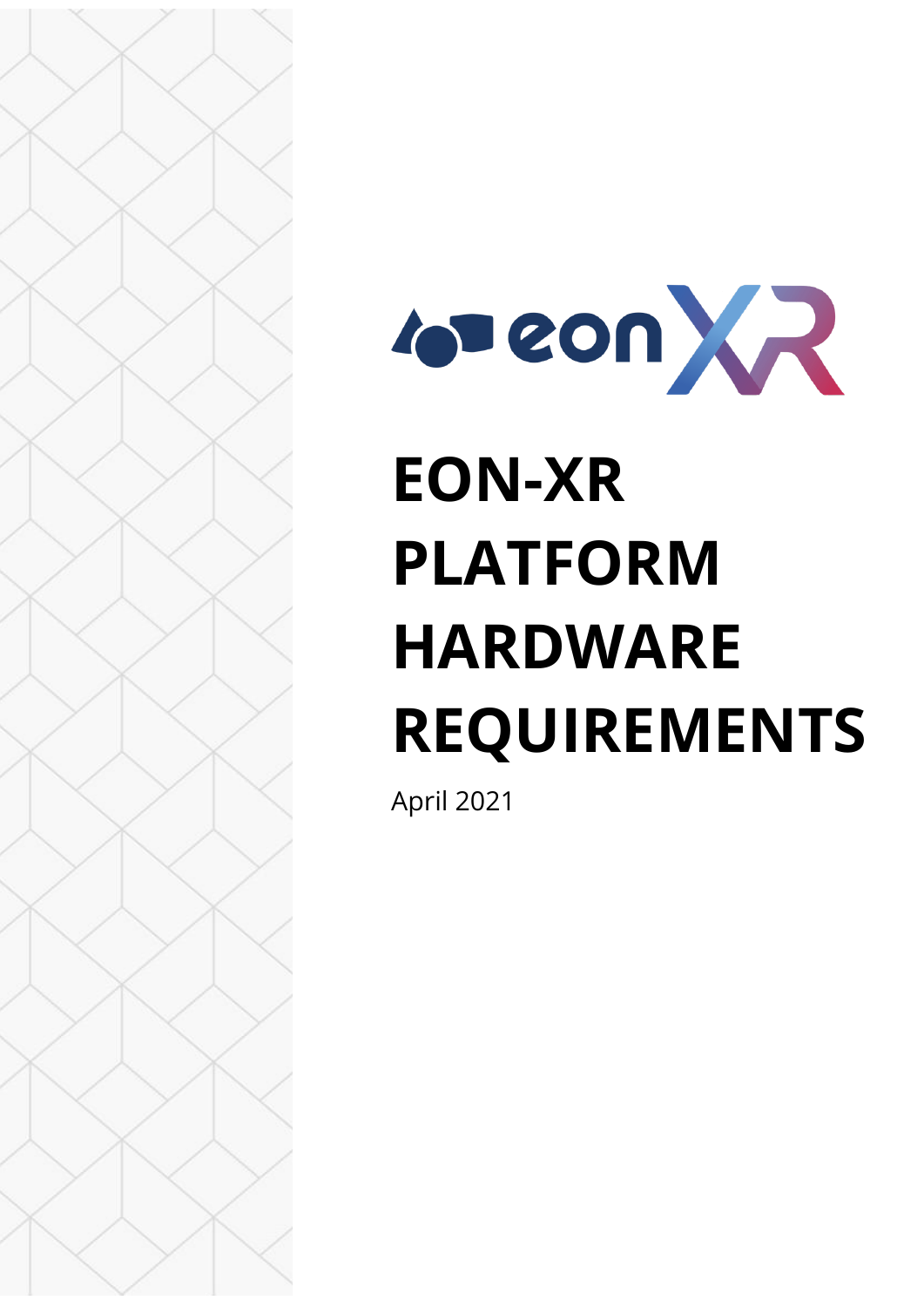

Information within this document and/or statements regarding our current product, within development or future development initiatives, including product features, upgrades, or enhancements represent our current intentions. However, these may be modified, delayed or abandoned without prior notice and there is no assurance that such offering, upgrades, updates or functionality will become or remain available unless and until they have been made generally available to our customers. Some of these features may be deployed as a bundled feature, Opt-in or paid activation feature.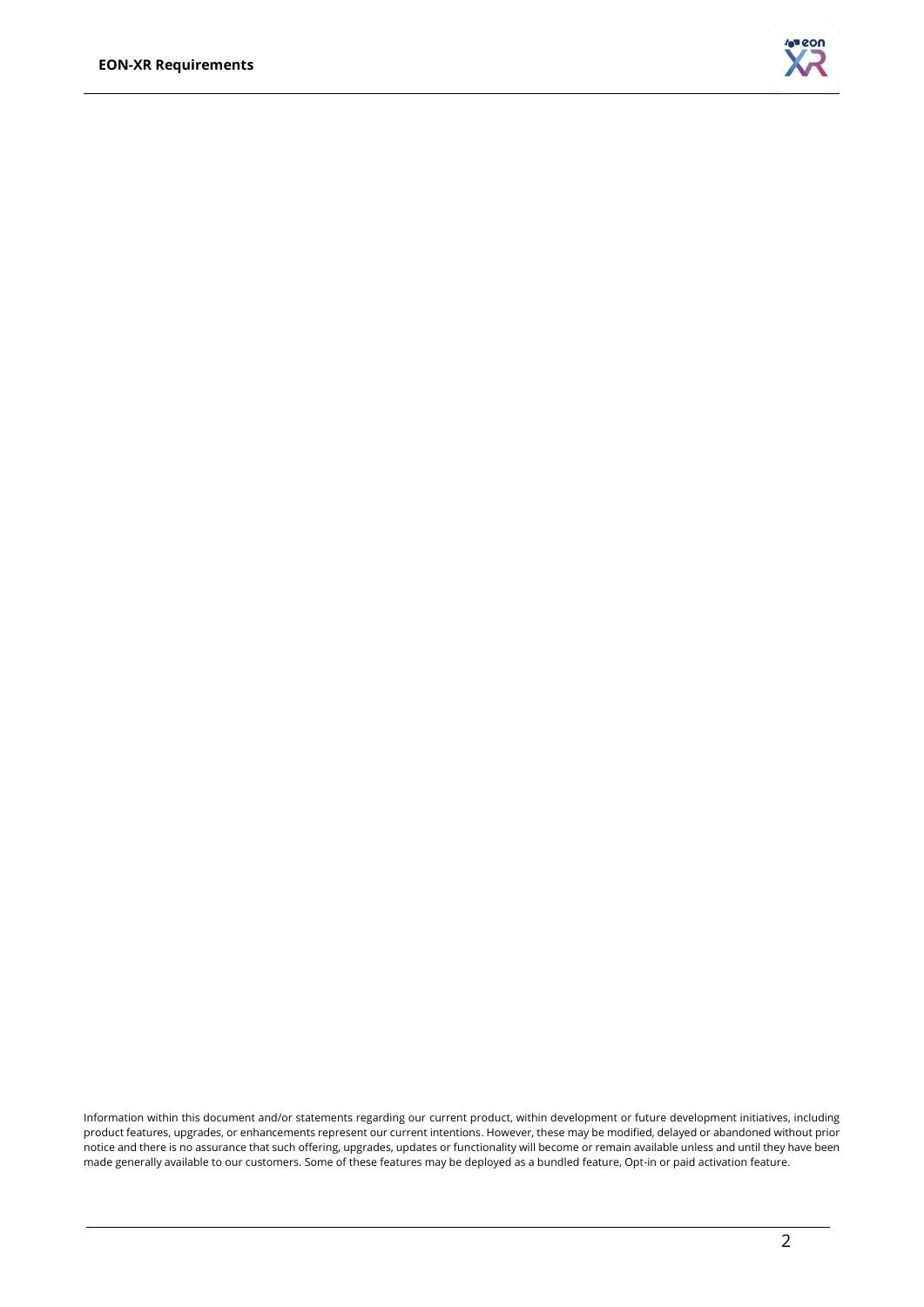

## <span id="page-2-0"></span>Contents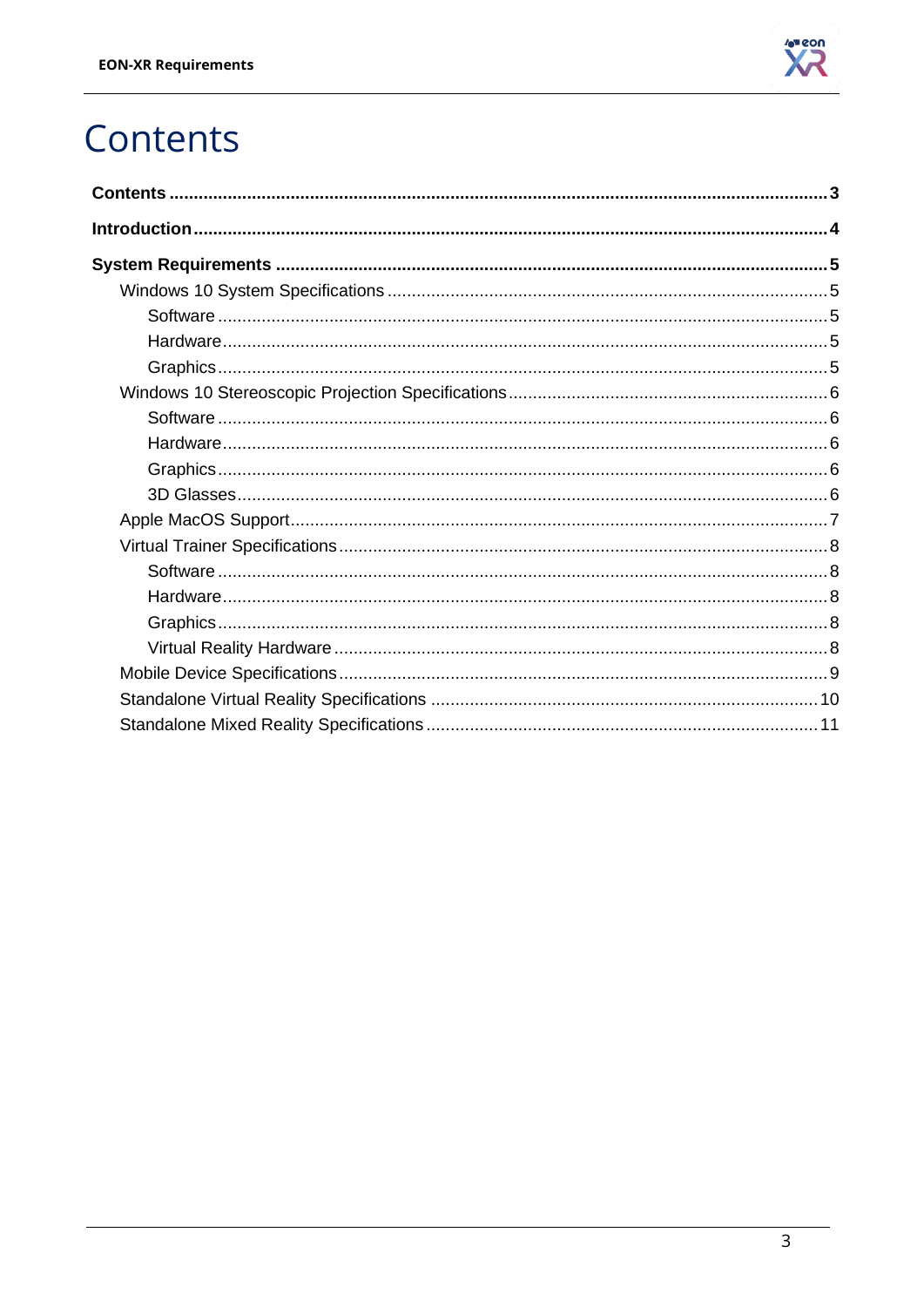

# <span id="page-3-0"></span>Introduction

The EON-XR Platform allows for creation of immersive lessons that can be used for effective knowledge transfer, with a library of existing assets and lessons and the further ability to create your own.

In minutes, Universities and schools can give their teachers and students the ability to create, experience, and share learning modules while also quickly adding them to their existing curriculum and Enterprises can empower their workers by accelerating learning and improving workplace performance, safety, and efficiency.

Using a one-time effort, content can be displayed across multiple hardware platforms for different learning purposes and experiences.

This document outlines the minimum or recommended specifications for users to be able to experience EON-XR Content on different fixed and mobile platforms.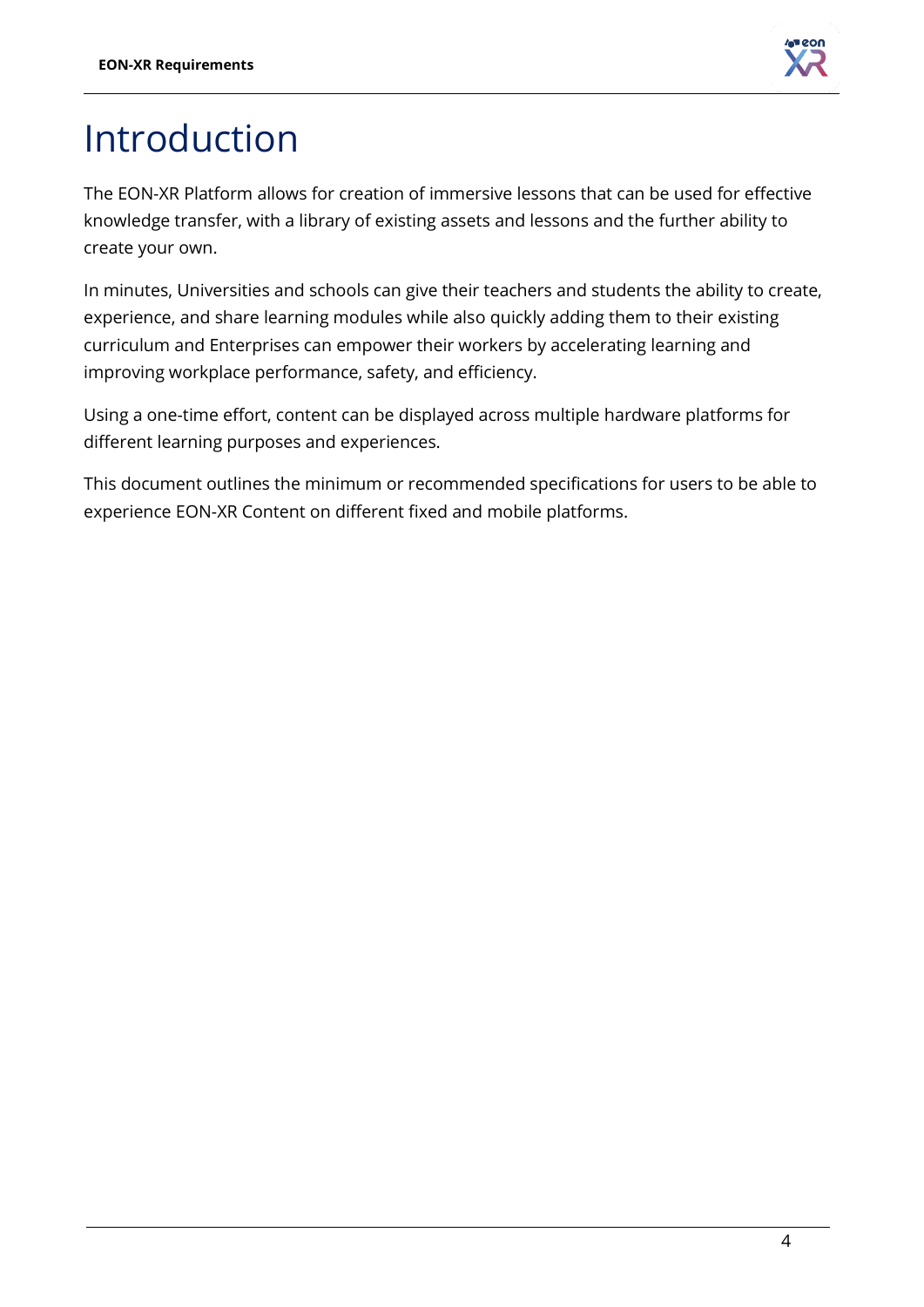

# <span id="page-4-0"></span>System Requirements

## <span id="page-4-1"></span>Windows 10 System Specifications

To get the best experience from EON-XR on your system, the following are the minimum recommended requirements:

### <span id="page-4-2"></span>**Software**

- Operating System: Windows 10
- Graphics Support: DirectX 9 or higher

#### <span id="page-4-3"></span>Hardware

- Processor: x86 or x64, 1GHz Pentium processor or equivalent (minimum);
- RAM: 4 GB or higher
- Hard disk: 5 GB of free space on C: drive or higher
- Display: 1024 x 768 high color, 32-bit or higher

## <span id="page-4-4"></span>Graphics

- System Setup with a Nvidia or AMD Graphics Card Note: Appropriate graphics card drivers need to be installed with the corresponding manufacturer's graphics card. Using the generic Microsoft Graphics drivers may result in errors or poor performance. Do ensure you install the manufacturer's drivers (if using a graphic card), or graphics drivers from the PC or Motherboard manufacturer if using on-board graphics card provided.
- All DX8 and DX9 hardware (old ATI Radeon X1000; GeForce 4, 5200, 6000 & 7000). Note: A few features may not be available on those cards.
- All of DX10 hardware (GeForce 8, 9, 200; AMD Radeon HD 2000-4000)
- All of DX11 hardware (GeForce 400 900; AMD Radeon HD 5000-7000; Radeon R280)
- Intel Integrated Graphics are supported but due to multiple variations, specific support depends on the model. For best compatibility use the D3D9 or D3D11 render system instead of OpenGL.

Note: EON-XR Desktop application can be downloaded from the EON-XR Platform "Downloads" Page after signing in.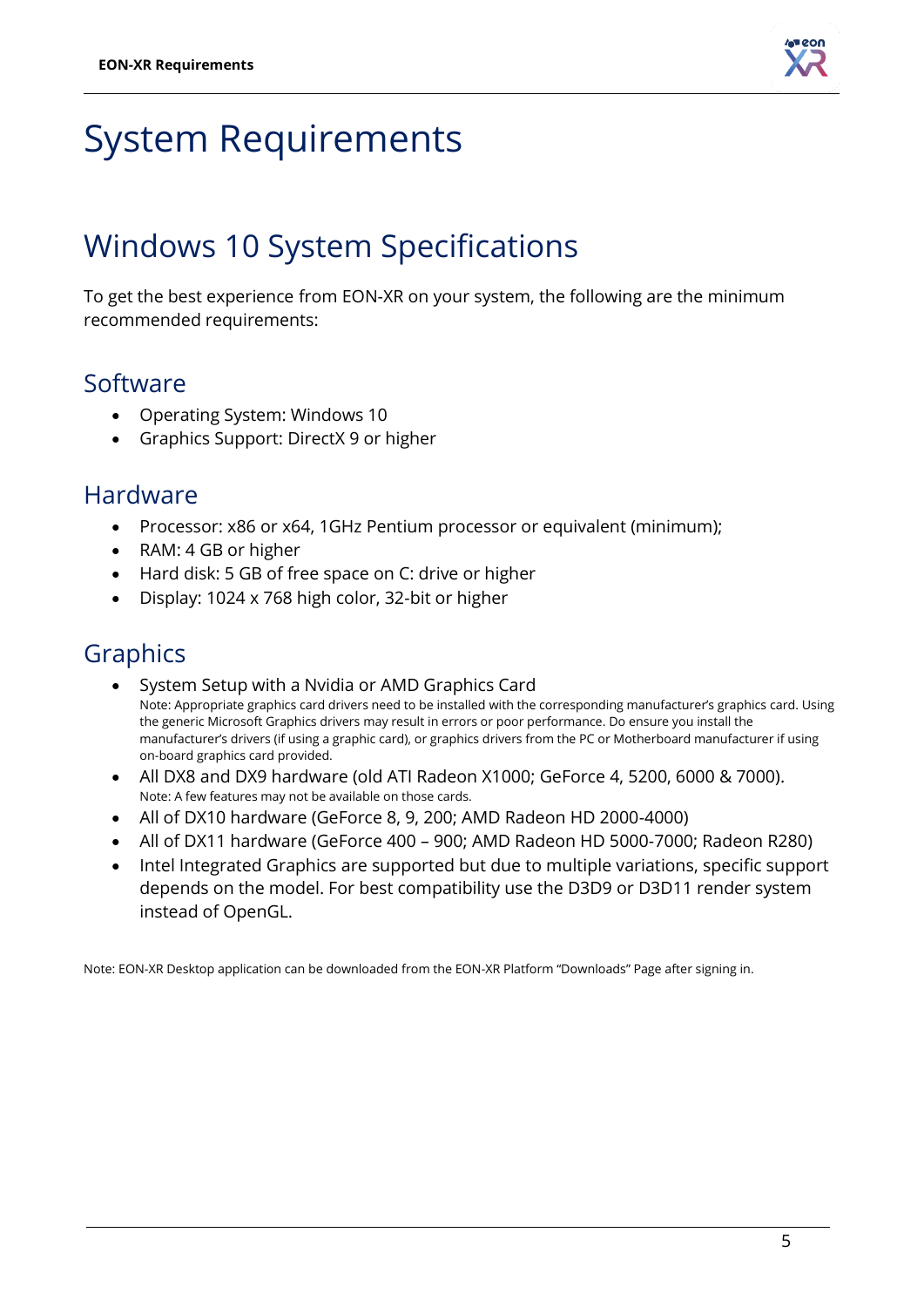

## <span id="page-5-0"></span>Windows 10 Stereoscopic Projection Specifications

For a mass learning environment, EON-XR can be displayed on a Stereoscopic Projection System for classroom to lecture hall-sized engagements. The following are the technical specifications for such a setup.

#### <span id="page-5-1"></span>Software

- Operating System: Windows 10
- Graphics Support: DirectX 9 or higher

#### <span id="page-5-2"></span>Hardware

- DLP Active Stereo Projection system: with Effective Resolution per screen of 1920x 1080 @ 120Hz, 4000ANSI Lumens, Short throw/ Ultra Short Throw Lens and Support for true Active 3D Stereo
- Integrated Projector ceiling Mount with alignment Controls, Cables and Accessories
- 3D Stereo Front Projection 100" diagonal screen (Motorized). Screen is optimized for EON 3D Visualization. (Screen size subject to space availability)
- Intel Xeon Processor 3.0 GHz or higher,
- 32GB DDR3 Memory or higher

#### <span id="page-5-3"></span>Graphics

• 1 Nvidia Quadro P5000 Graphics Card

## <span id="page-5-4"></span>3D Glasses

• Active Stereo DLP Link Glasses

Please refer to your accounts manager for additional support on stereoscopic configurations, deployment and setup information.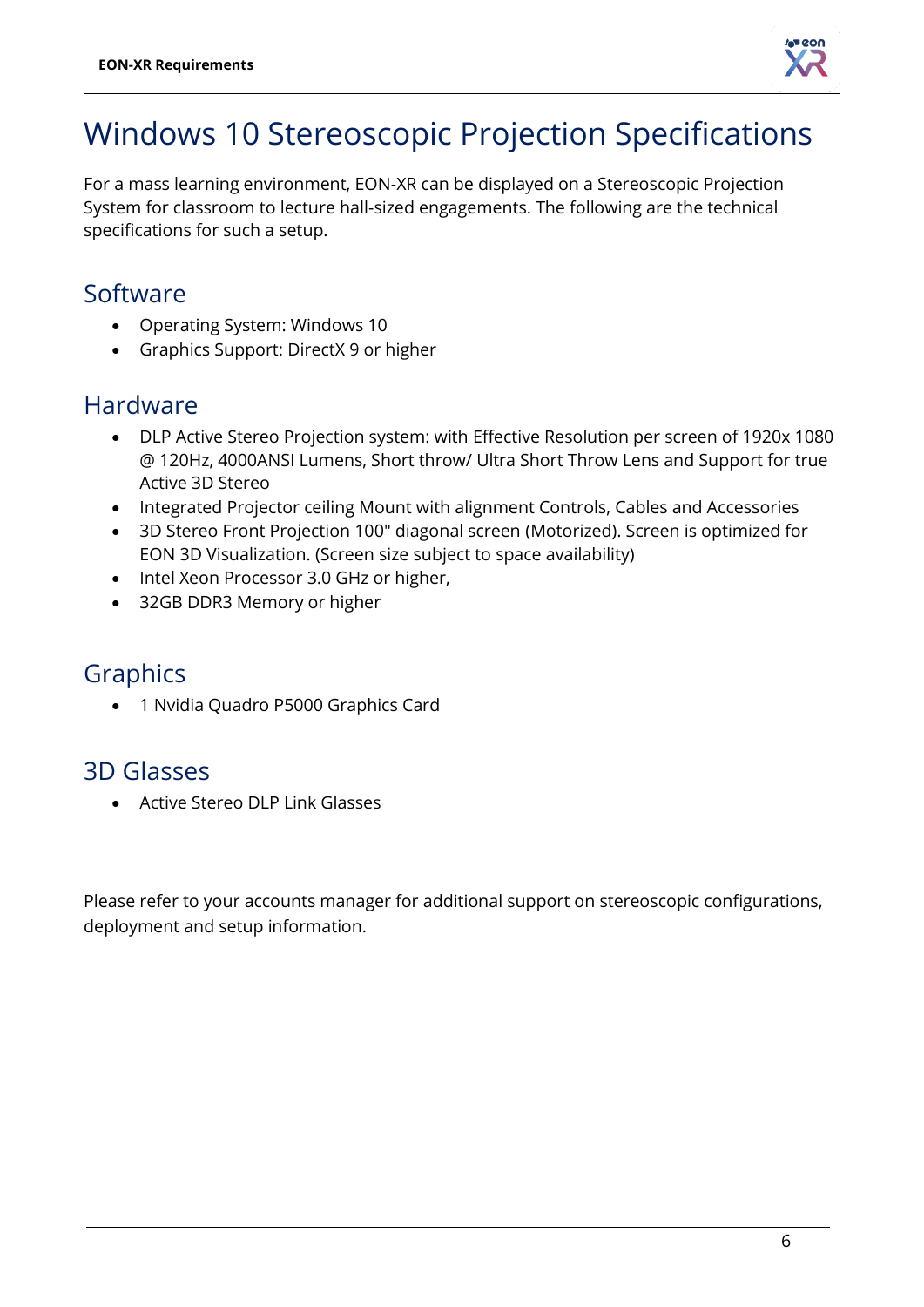

## <span id="page-6-0"></span>Apple MacOS Support

EON-XR is now supported on MacOS. For an optimal playback experience, your system should conform to the following additional recommended specifications:

## Software

- Operating System: MacOS 10.15 onwards
- EON-XR Desktop App installed via Mac App Store

#### Hardware

- Processor: Intel Core i5 or better
- Memory: 4 GB RAM or better
- Network: Broadband Internet connection

## Graphics

• Minimum Graphics: Integrated Intel graphics or better

Note: EON-XR for MacOS currently supports only 3D Lesson playback which full support coming in Q3 2021.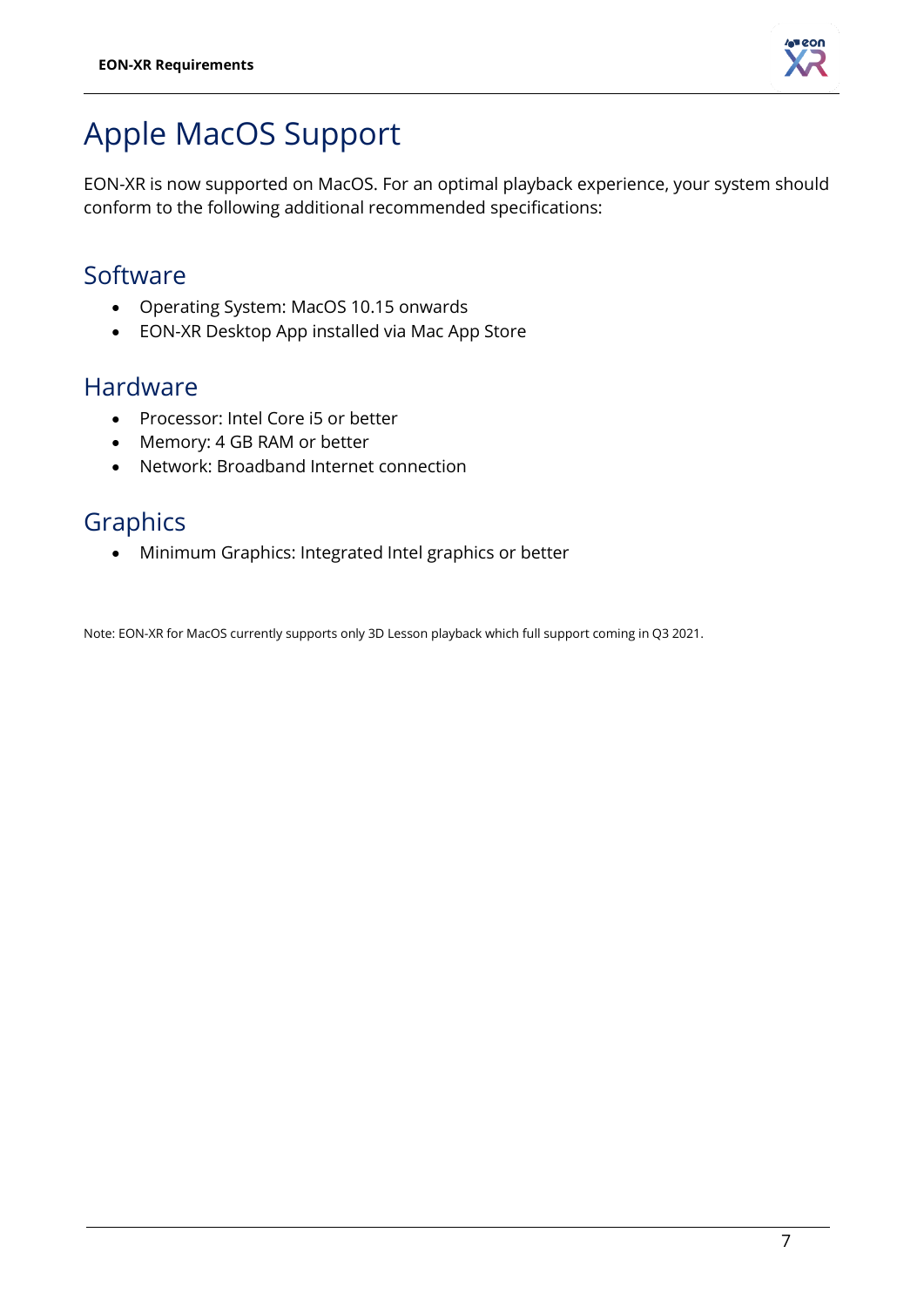

## <span id="page-7-0"></span>Virtual Trainer Specifications

For playback of EON-XR 3D Lessons on Virtual Reality Headsets for our Virtual Trainer (VT) playback experience, your system should conform to the following additional recommended specifications:

### <span id="page-7-1"></span>Software

- Operating System: Windows 10
- Graphics Support: DirectX 9 or higher
- Steam Application installed
- SteamVR add-on Application installed

#### <span id="page-7-2"></span>Hardware

- Processor: Intel Core i5-4590/AMD FX 8350 equivalent or better
- Memory: 4 GB RAM or better
- Network: Broadband Internet connection
- Additional Notes: 1x USB 3.0 or newer, HDMI 1.4, DisplayPort 1.2 or newer

## <span id="page-7-3"></span>Graphics

- Minimum Graphics: NVIDIA GeForce GTX 970, AMD Radeon R9 290 equivalent or better
- Recommended Graphics: NVIDIA GeForce GTX 970, AMD Radeon R9 290 equivalent or better

## <span id="page-7-4"></span>Virtual Reality Hardware

- HTC: HTC Vive, HTC Vive Pro
- Oculus: Oculus Quest (Wired), Oculus Quest 2 (Wired), Oculus Rift

Note: EON-XR Desktop application is required along with Steam and Steam VR installed. Please check with your manufacturer's support documentation on how to enable SteamVR for your VR headset.

Note: Oculus devices requires an additional Oculus Desktop Application installed on the computer to interface with the SteamVR application. Please refer to Steam and Oculus websites for additional support documentation.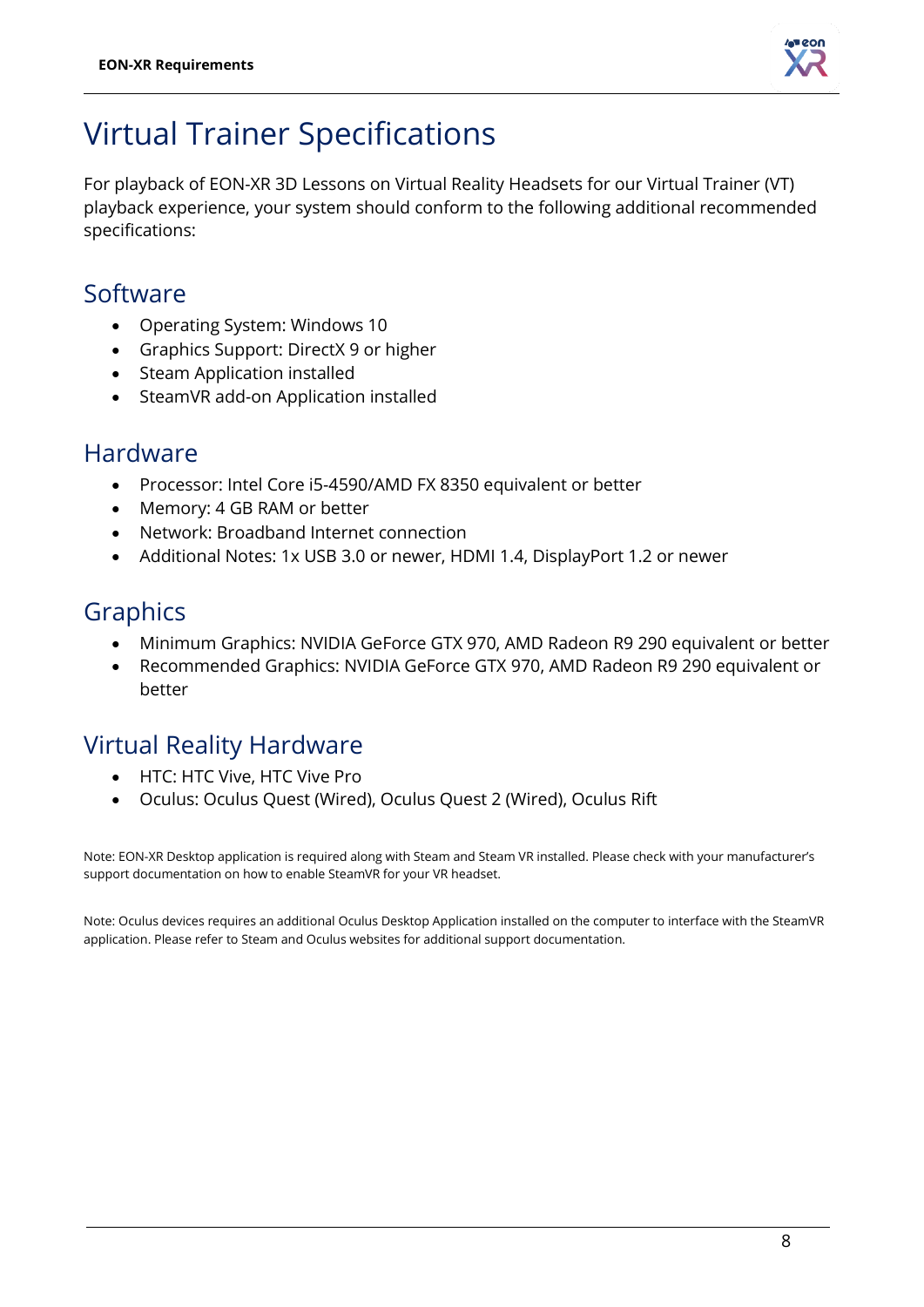

## <span id="page-8-0"></span>Mobile Device Specifications

To get the best experience of the EON-XR App on a mobile device or tablet, the following are the recommended requirements:

| <b>Platform</b> | Minimum device requirements                                                                           | <b>Supported Devices</b>                                                           |
|-----------------|-------------------------------------------------------------------------------------------------------|------------------------------------------------------------------------------------|
| iOS             | OS: IOS 10                                                                                            | IOS Device with 2GB of memory or<br>higher (iPhone 7 and iPad Air 2 or<br>higher.) |
| Android         | Software<br>OS: Lollipop (API21)<br>OpenGL ES 3 Support*<br>Memory                                    | Any device that meets the device<br>requirements.                                  |
|                 | RAM: 3GB or higher<br>$\overline{\phantom{0}}$<br>Storage: 32GB or higher<br>$\overline{\phantom{0}}$ |                                                                                    |
|                 | *(most devices running Lollipop already<br>supports Open GL ES 3)                                     |                                                                                    |

Note: EON-XR App can be downloaded from the Google Playstore and iOS AppStore.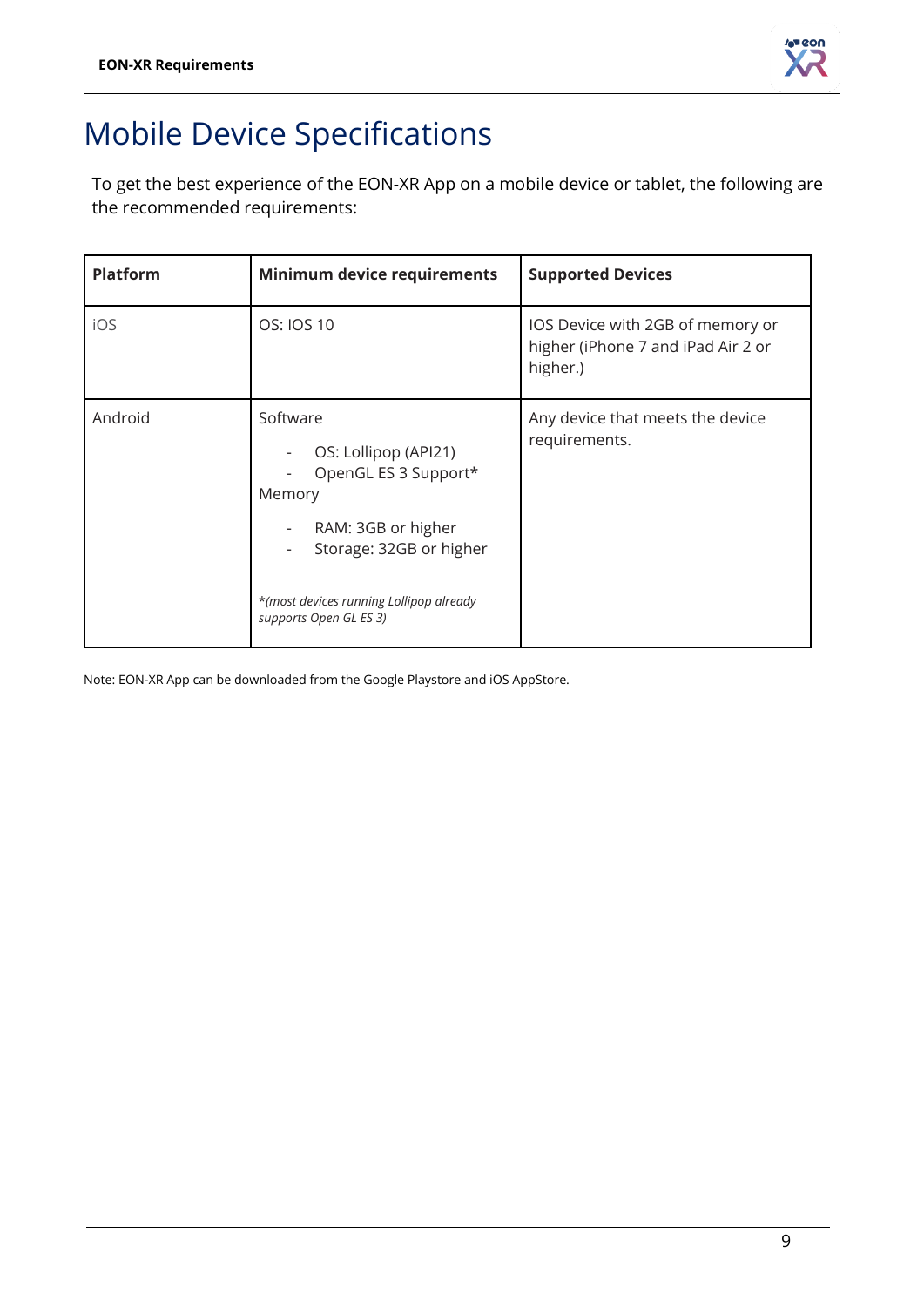## <span id="page-9-0"></span>Standalone Virtual Reality Specifications

To get the best experience of the EON-XR App on a standalone Virtual Reality (VR) device, the following are the recommended requirements:

| <b>Platform</b>          | Minimum device requirements                                                                                                                                                                                | <b>Supported Devices</b>         |
|--------------------------|------------------------------------------------------------------------------------------------------------------------------------------------------------------------------------------------------------|----------------------------------|
| Oculus Quest<br>Platform | Hardware<br>CPU: Qualcomm®<br>Snapdragon 835<br>GPU: Qualcomm® Adreno™<br>540 GPU<br>Memory<br>RAM: 4GB or higher<br>Storage: 64GB or higher<br>Note: Oculus Quest Devices come in fixed<br>configurations | Oculus Quest 1<br>Oculus Quest 2 |

Note: To download the EON-XR App for Oculus Quest, please head to the Sidequest Store [\(https://sidequestvr.com/\)](https://sidequestvr.com/) for instructions on how to install the EON-XR App on your Oculus Device.